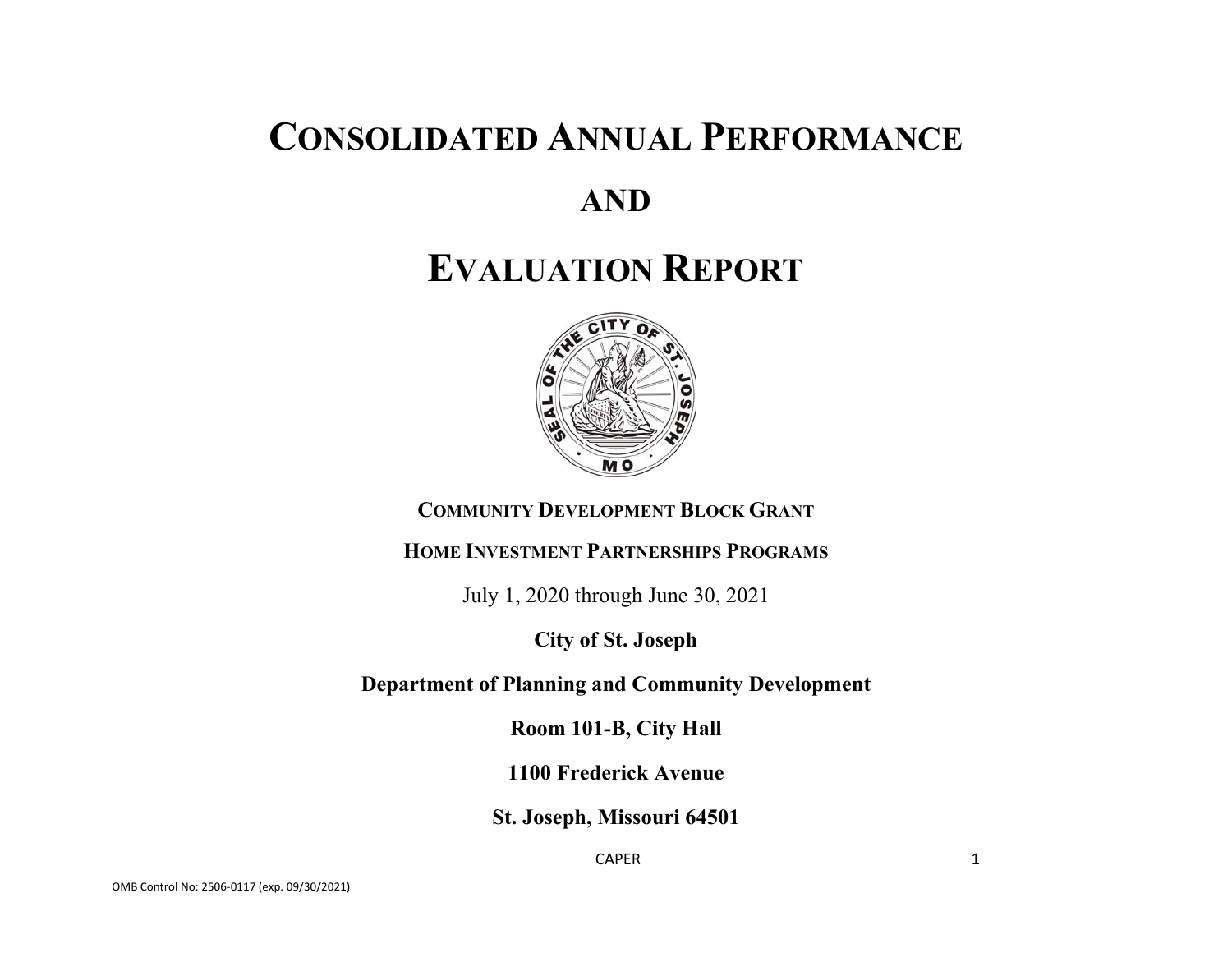### **CR‐05 ‐ Goals and Outcomes**

#### **Progress the jurisdiction has made in carrying out its strategic plan and its action plan. 91.520(a)**

This could be an overview that includes major initiatives and highlights that were proposed and executed throughout the program year.

The City of St Joseph continues to focus on keeping housing affordable to the residents of St Joseph. During PY 2020 the City of St Joseph continued to utilize CDBG funds to help improve the lives of homeowners through the low interest loan/Weatherization program and Emergency Assistance Program. The City continues to utilize HOME funds to increase the number of affordable housing units in the City limits. St Joseph funded 11 public service agencies that provide services to the low-to-moderate income residents of the City. The City also received \$1,306,230.00 of CDBG-CV funds to assist small businesses and public service agencies who have been impacted by the pandemic. We still continue to explore options on how those funds can be used to help the St Joseph community.

#### **Comparison of the proposed versus actual outcomes for each outcome measure submitted with the consolidated plan and explain, if applicable, why progress was not made toward meeting goals and objectives. 91.520(g)**

Categories, priority levels, funding sources and amounts, outcomes/objectives, goal outcome indicators, units of measure, targets, actual outcomes/outputs, and percentage completed for each of the grantee's program year goals.

| Goal           | Category                                       | Source /<br>Amount | <b>Indicator</b> | Unit of<br><b>Measure</b> | Expected<br>-<br><b>Strategic</b><br>Plan | Actual-<br><b>Strategic</b><br>Plan | Percent<br>Complete | Expected<br>$\qquad \qquad$<br>Program<br>Year | Actual-<br>Program<br>Year | Percent<br>Complete |
|----------------|------------------------------------------------|--------------------|------------------|---------------------------|-------------------------------------------|-------------------------------------|---------------------|------------------------------------------------|----------------------------|---------------------|
| Administration | Affordable<br><b>Housing</b><br>Administration | CDBG: \$<br>HOME:  | Other            | Other                     |                                           | <b>.</b>                            | 100.00%             |                                                |                            | 100.00%             |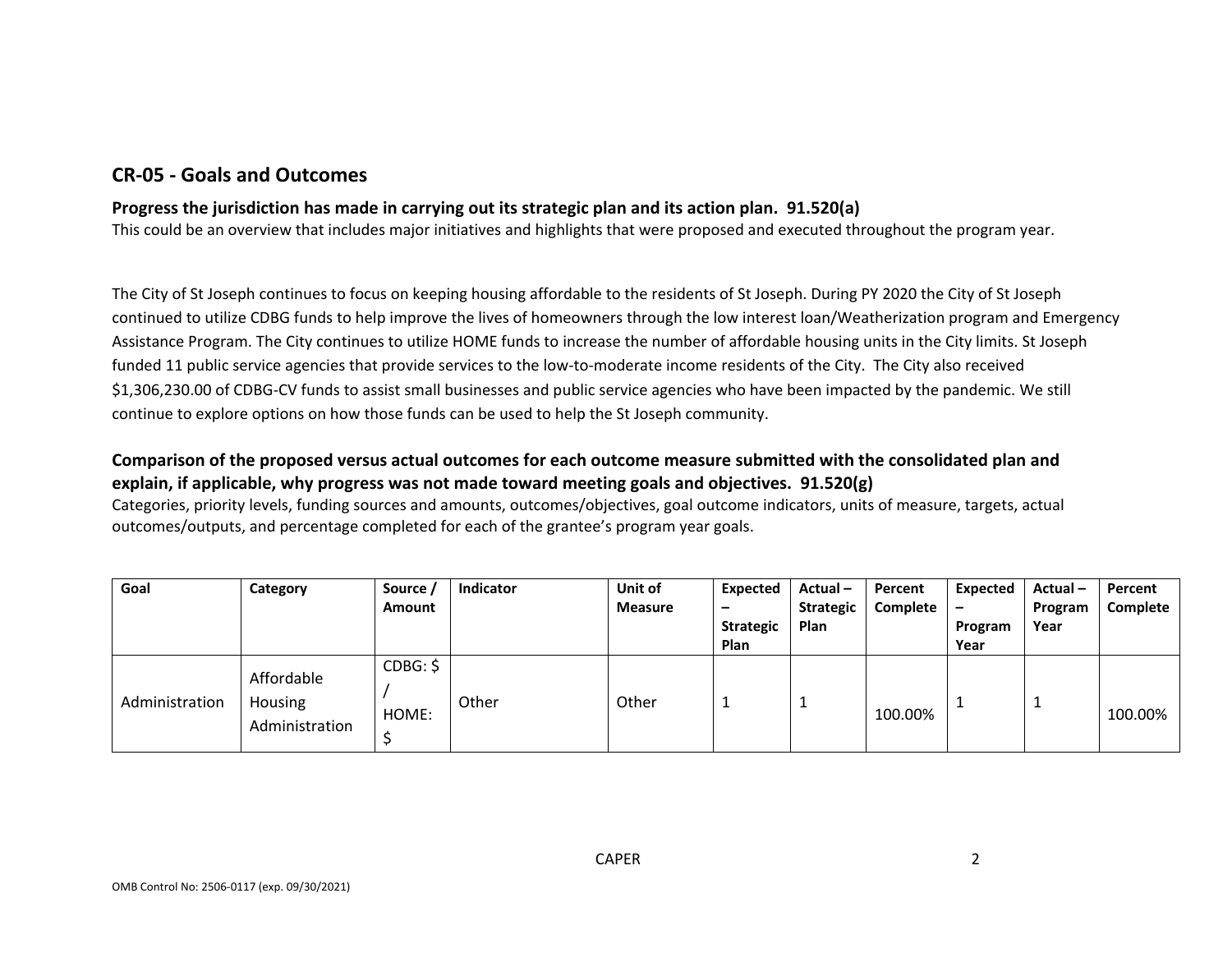| Affordable<br>Housing                    | Affordable<br>Housing                   | CDBG: \$<br>HOME:<br>\$ | Homeowner<br><b>Housing Added</b>                                                                          | Household<br>Housing<br>Unit | 0            | $\mathbf 0$      |         | $\mathbf{1}$ | 0   | 0.00%   |
|------------------------------------------|-----------------------------------------|-------------------------|------------------------------------------------------------------------------------------------------------|------------------------------|--------------|------------------|---------|--------------|-----|---------|
| Affordable<br>Housing                    | Affordable<br>Housing                   | CDBG: \$<br>HOME:<br>\$ | Homeowner<br>Housing<br>Rehabilitated                                                                      | Household<br>Housing<br>Unit | 20           | 25               | 125.00% | 20           | 25  | 125.00% |
| Affordable<br>Housing                    | Affordable<br>Housing                   | CDBG: \$<br>HOME:<br>\$ | Tenant-based rental<br>assistance / Rapid<br>Rehousing                                                     | Households<br>Assisted       | 0            | $\boldsymbol{0}$ |         | 50           | 0   | 0.00%   |
| Eliminate Slum<br>Blight                 | elimination of<br>slum blight           | CDBG: \$                | <b>Buildings</b><br>Demolished                                                                             | <b>Buildings</b>             | 10           | 23               | 230.00% | 10           | 23  | 230.00% |
| <b>Public Facilities</b><br>Improvements | Non-Housing<br>Community<br>Development | CDBG: \$                | Other                                                                                                      | Other                        | $\mathbf{1}$ | $\boldsymbol{0}$ | 0.00%   | $\mathbf{1}$ | 0   | 0.00%   |
| <b>Public Housing</b><br>Improvements    | <b>Public Housing</b>                   |                         | Public Facility or<br>Infrastructure<br>Activities for<br>Low/Moderate<br><b>Income Housing</b><br>Benefit | Households<br>Assisted       | 0            | 0                |         | $\mathbf{1}$ | 0   | 0.00%   |
| <b>Public Services</b>                   | Non-Housing<br>Community<br>Development | CDBG: \$                | Public service<br>activities other than<br>Low/Moderate<br><b>Income Housing</b><br>Benefit                | Persons<br>Assisted          | 300          | 220              | 73.33%  | 300          | 220 | 73.33%  |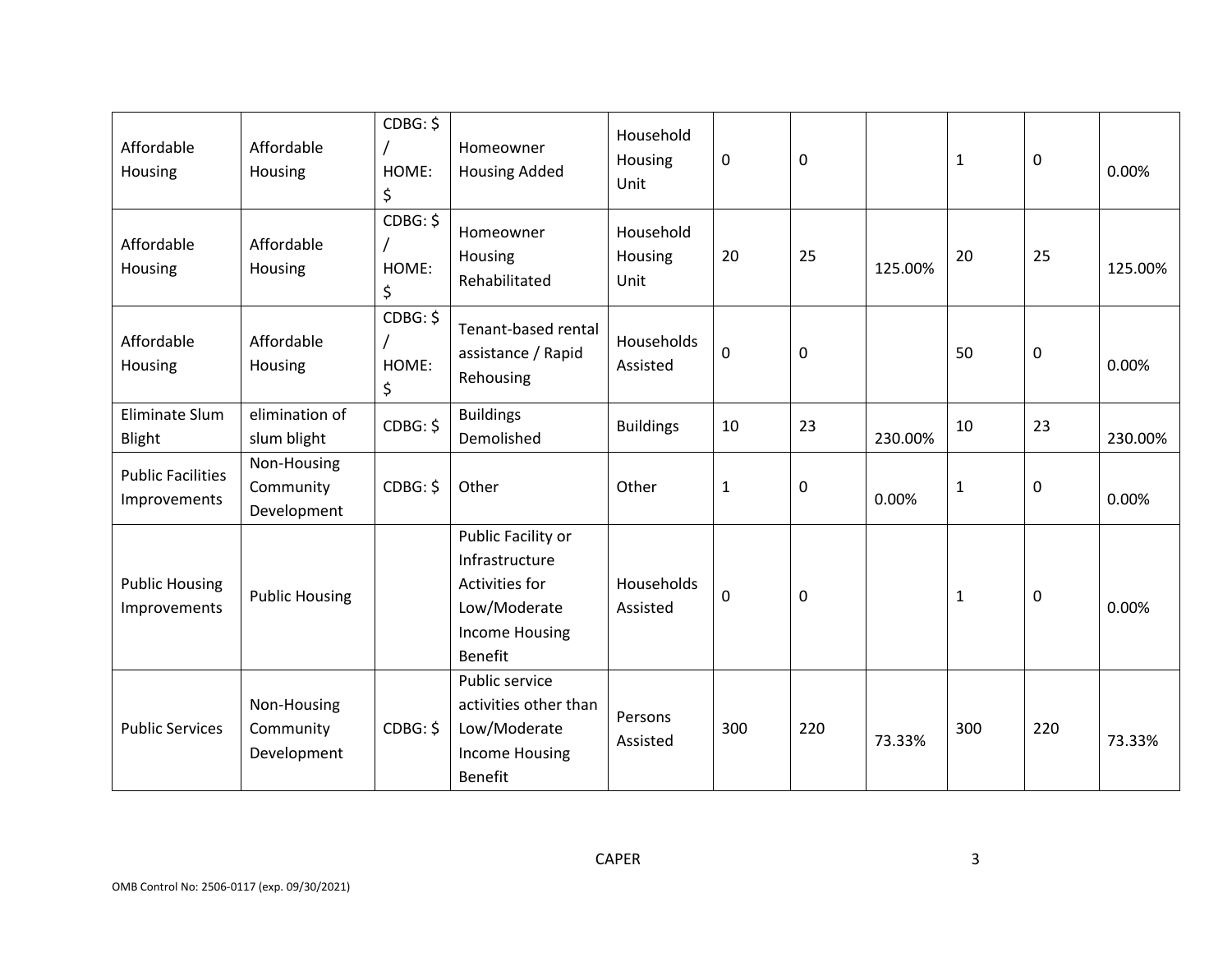| <b>TBRA</b> | Affordable<br>Housing | HOME: | Tenant-based rental<br>assistance / Rapid<br>Rehousing | Households<br>Assisted | 50 | 0.00% | cΩ<br>υc | 0.00% |
|-------------|-----------------------|-------|--------------------------------------------------------|------------------------|----|-------|----------|-------|
|             |                       |       |                                                        |                        |    |       |          |       |

**Table 1 ‐ Accomplishments – Program Year & Strategic Plan to Date** 

## **Assess how the jurisdiction's use of funds, particularly CDBG, addresses the priorities and specific objectives identified in the plan, giving special attention to the highest priority activities identified.**

The City of St Joseph provided funding for services to be made available to the low-to-moderate income residents of St Joseph. We feel that the our housing rehabilitation program makes it possible for low/moderate income individuals to help with improvements. The emergency assistance grant program makes the greatest impact, by helping people who are experiencing a spontaneous, sometimes life threatening situation that could force them to be homeless. We are able to help keep them in their home.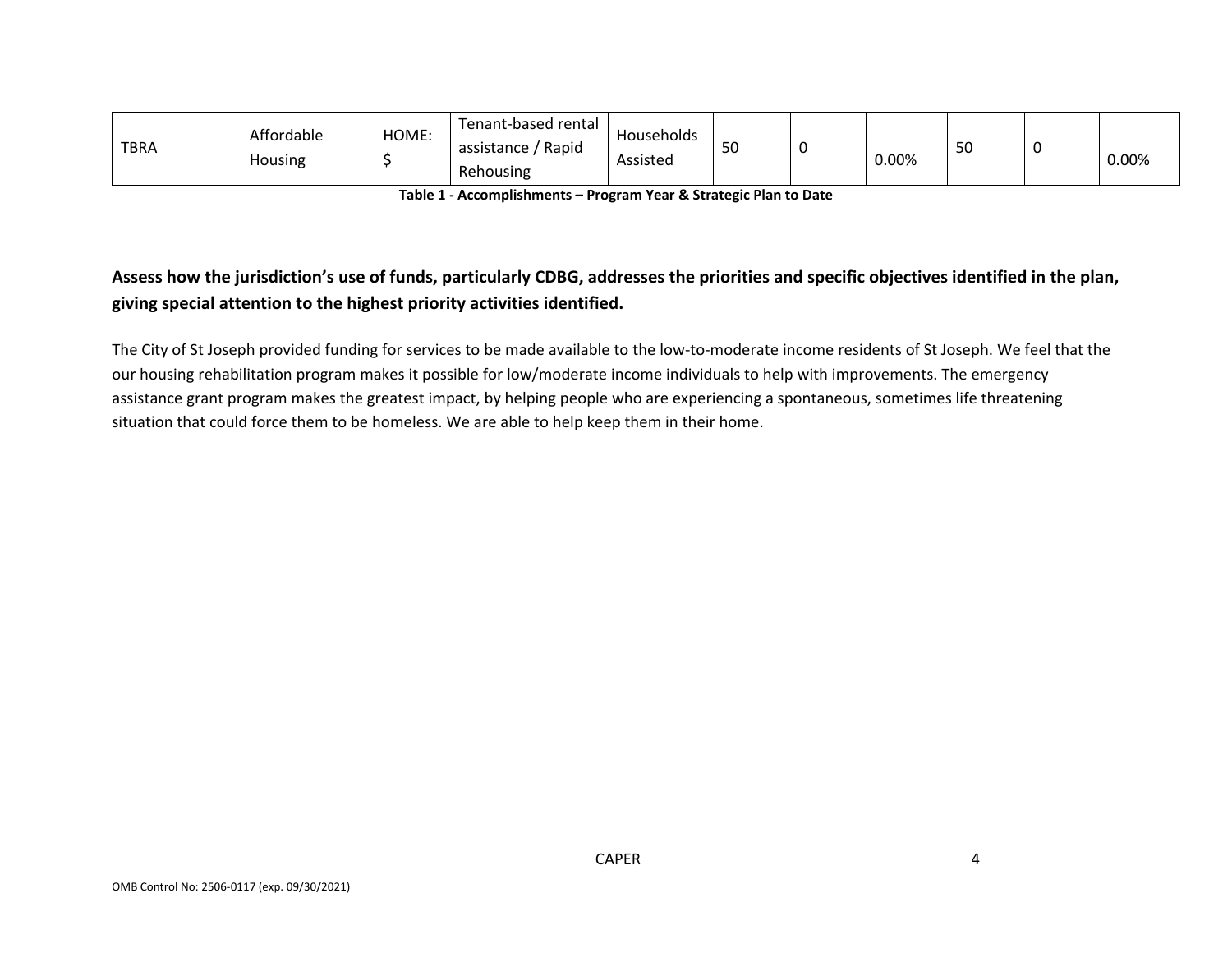## **CR‐10 ‐ Racial and Ethnic composition of families assisted**

**Describe the families assisted (including the racial and ethnic status of families assisted). 91.520(a)** 

|                                           | <b>CDBG</b> | <b>HOME</b> |
|-------------------------------------------|-------------|-------------|
| White                                     | 1,856       |             |
| <b>Black or African American</b>          | 200         |             |
| Asian                                     | 7           |             |
| American Indian or American Native        | 13          |             |
| Native Hawaiian or Other Pacific Islander | 24          |             |
| <b>Total</b>                              | 2,100       |             |
| Hispanic                                  | 108         |             |
| Not Hispanic                              | 1,992       |             |

**Table 2 – Table of assistance to racial and ethnic populations by source of funds** 

#### **Narrative**

This table represents the large number of people who are served by the rehabilitation, emergency assistance programs, new construction programs and services provided by the local public service agencies.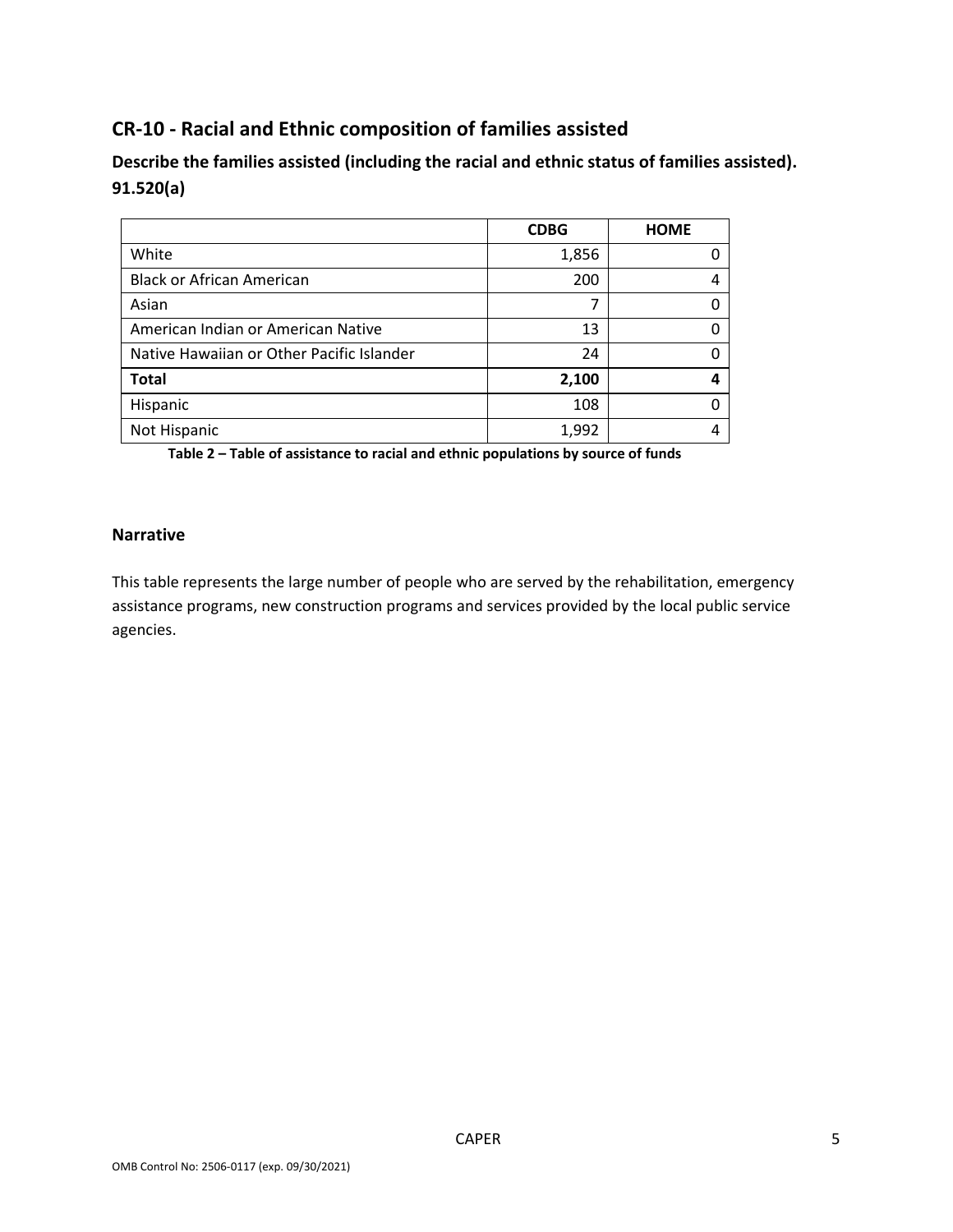## **CR‐15 ‐ Resources and Investments 91.520(a)**

| <b>Source of Funds</b> | <b>Source</b>    | <b>Resources Made</b><br>Available | <b>Amount Expended</b><br><b>During Program Year</b> |
|------------------------|------------------|------------------------------------|------------------------------------------------------|
| <b>CDBG</b>            | public - federal | 1.995.174                          | 1,598,459                                            |
| <b>HOME</b>            | public - federal | 441.288                            |                                                      |

#### **Identify the resources made available**

**Table 3 ‐ Resources Made Available** 

#### **Narrative**

The City of St Joseph has continued to utilize its CDBG and HOME funding to help the low to moderate income population of St Joseph.

#### **Identify the geographic distribution and location of investments**

| <b>Target Area</b> | <b>Planned Percentage of</b><br><b>Allocation</b> | <b>Actual Percentage of</b><br><b>Allocation</b> | <b>Narrative Description</b> |
|--------------------|---------------------------------------------------|--------------------------------------------------|------------------------------|
| City of St Joseph  | 100                                               | 100                                              | City Wide area               |

**Table 4 – Identify the geographic distribution and location of investments** 

#### **Narrative**

The City of St Joseph has not identified any specific target areas, but continue to invest in households of low to moderate income families and idividuals that are scattered throughout the City.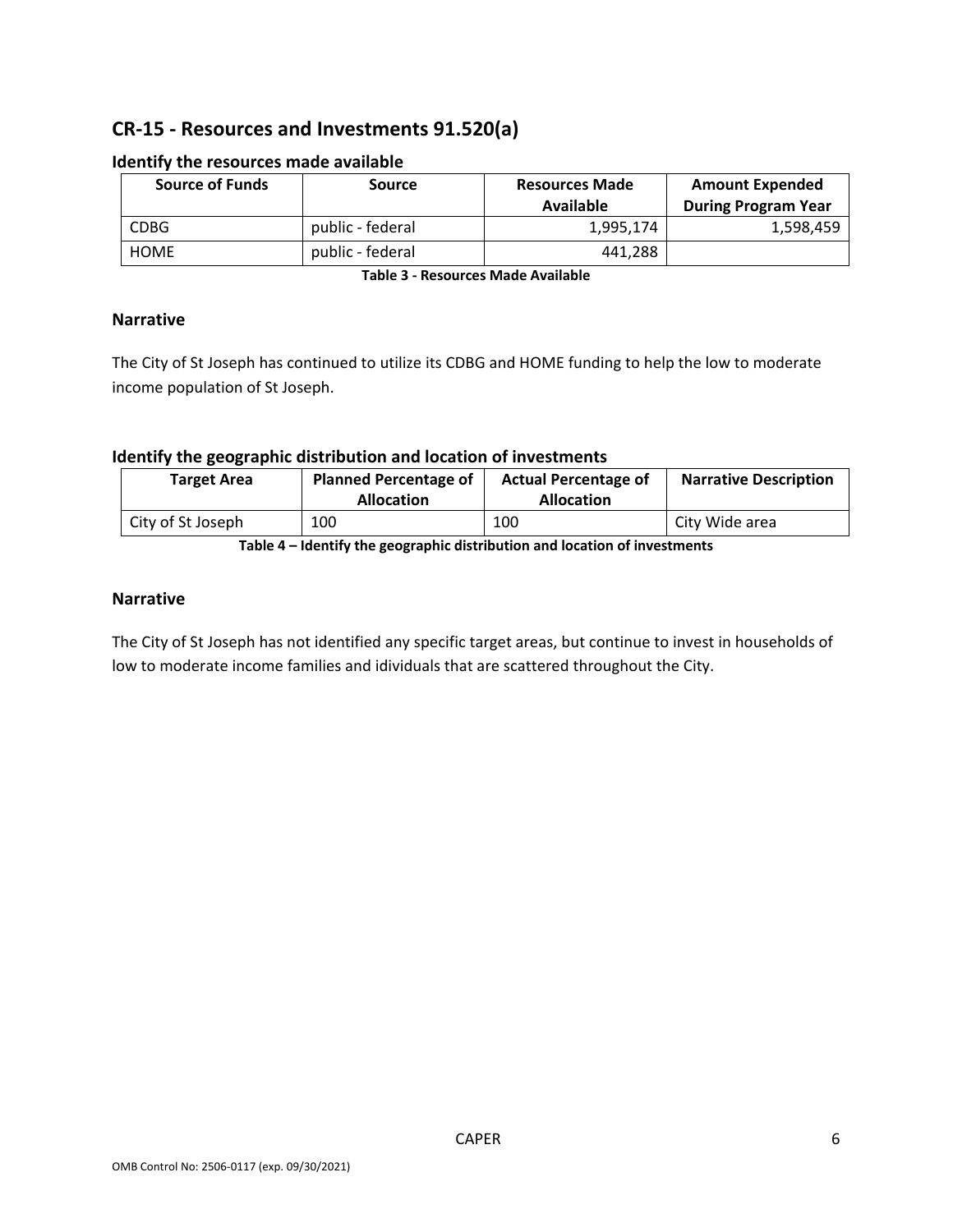#### **Leveraging**

**Explain how federal funds leveraged additional resources (private, state and local funds), including a description of how matching requirements were satisfied, as well as how any publicly owned land or property located within the jurisdiction that were used to address the needs identified in the plan.** 

Interfaith Community Services Inc (InterServ), Community Action Partnership, Habitat for Humanity and Hillcrest Transitional Housing of Buchanan County continue to seek other public and private resources to support affordable housing activities. Habitat for Humanity utilizes donations and volunteer hours to contribute as match for HOME funds. The City of St Joseph consistently has an excess match each year. There was no publicly owned land that was used to address any needs that were identified in this plan.

| Fiscal Year Summary - HOME Match                                               |  |  |  |  |  |
|--------------------------------------------------------------------------------|--|--|--|--|--|
| 1. Excess match from prior Federal fiscal year                                 |  |  |  |  |  |
| 2. Match contributed during current Federal fiscal year                        |  |  |  |  |  |
| 3. Total match available for current Federal fiscal year (Line 1 plus Line 2)  |  |  |  |  |  |
| 4. Match liability for current Federal fiscal year                             |  |  |  |  |  |
| 5. Excess match carried over to next Federal fiscal year (Line 3 minus Line 4) |  |  |  |  |  |

**Table 5 – Fiscal Year Summary ‐ HOME Match Report**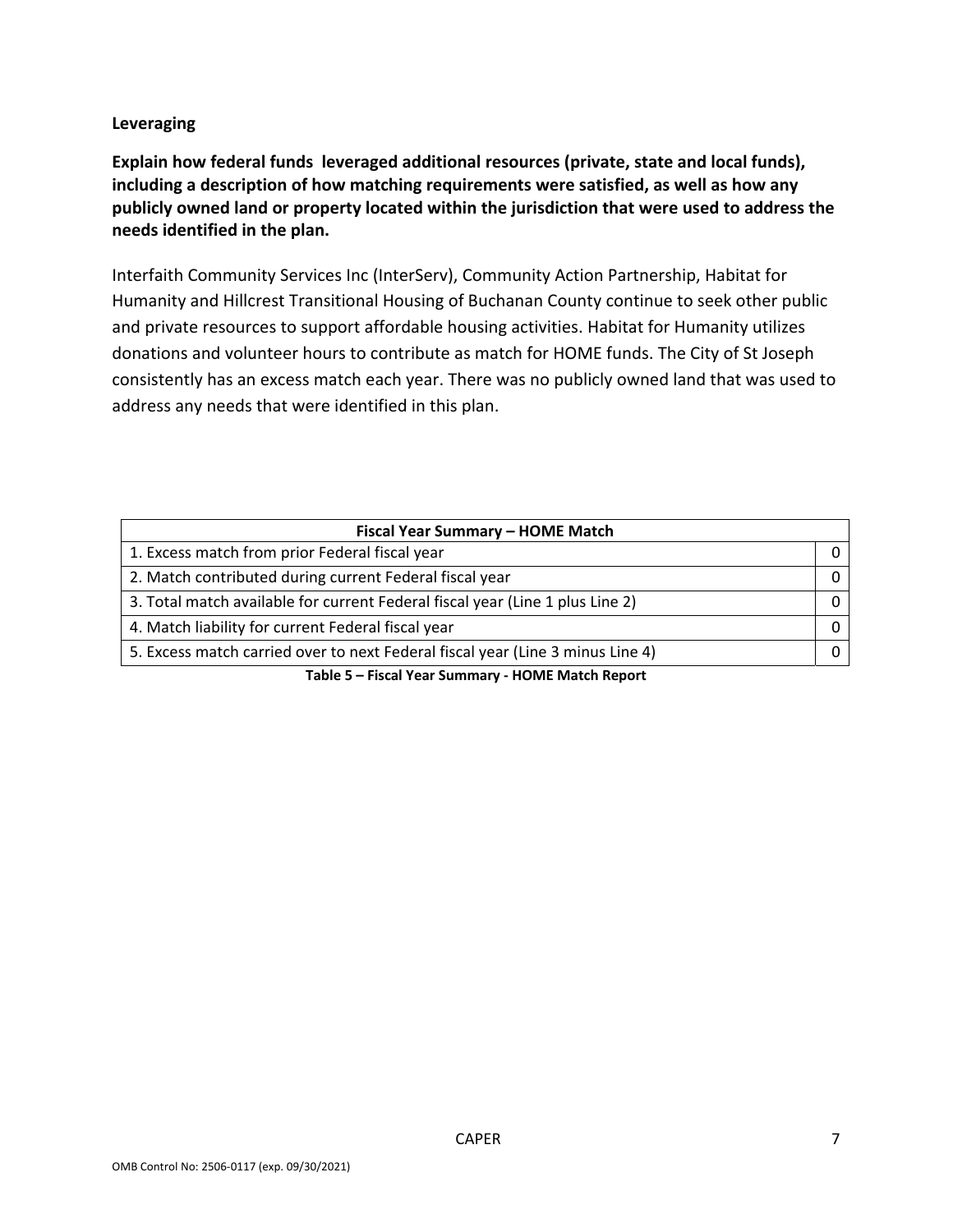|                       | <b>Match Contribution for the Federal Fiscal Year</b> |              |                |                  |                 |                      |                  |                    |
|-----------------------|-------------------------------------------------------|--------------|----------------|------------------|-----------------|----------------------|------------------|--------------------|
|                       |                                                       |              |                |                  |                 |                      |                  |                    |
| <b>Project No. or</b> | Date of                                               | Cash         | Foregone       | <b>Appraised</b> | <b>Required</b> | <b>Site</b>          | <b>Bond</b>      | <b>Total Match</b> |
| Other ID              | Contribution                                          | (non-Federal | Taxes, Fees,   | Land/Real        | Infrastructure  | Preparation,         | <b>Financing</b> |                    |
|                       |                                                       | sources)     | <b>Charges</b> | Property         |                 | <b>Construction</b>  |                  |                    |
|                       |                                                       |              |                |                  |                 | Materials,           |                  |                    |
|                       |                                                       |              |                |                  |                 |                      |                  |                    |
|                       |                                                       |              |                |                  |                 | <b>Donated labor</b> |                  |                    |
|                       |                                                       |              |                |                  |                 |                      |                  |                    |

**Table 6 – Match Contribution for the Federal Fiscal Year** 

#### **HOME MBE/WBE report**

| <b>Program Income</b> – Enter the program amounts for the reporting period |                                                   |                                                         |                                           |                                               |  |
|----------------------------------------------------------------------------|---------------------------------------------------|---------------------------------------------------------|-------------------------------------------|-----------------------------------------------|--|
| <b>Balance on hand at</b><br>begin-ning of reporting<br>period             | <b>Amount received during</b><br>reporting period | <b>Total amount expended</b><br>during reporting period | <b>Amount expended for</b><br><b>TBRA</b> | Balance on hand at end<br>of reporting period |  |
|                                                                            |                                                   |                                                         |                                           |                                               |  |

**Table 7 – Program Income**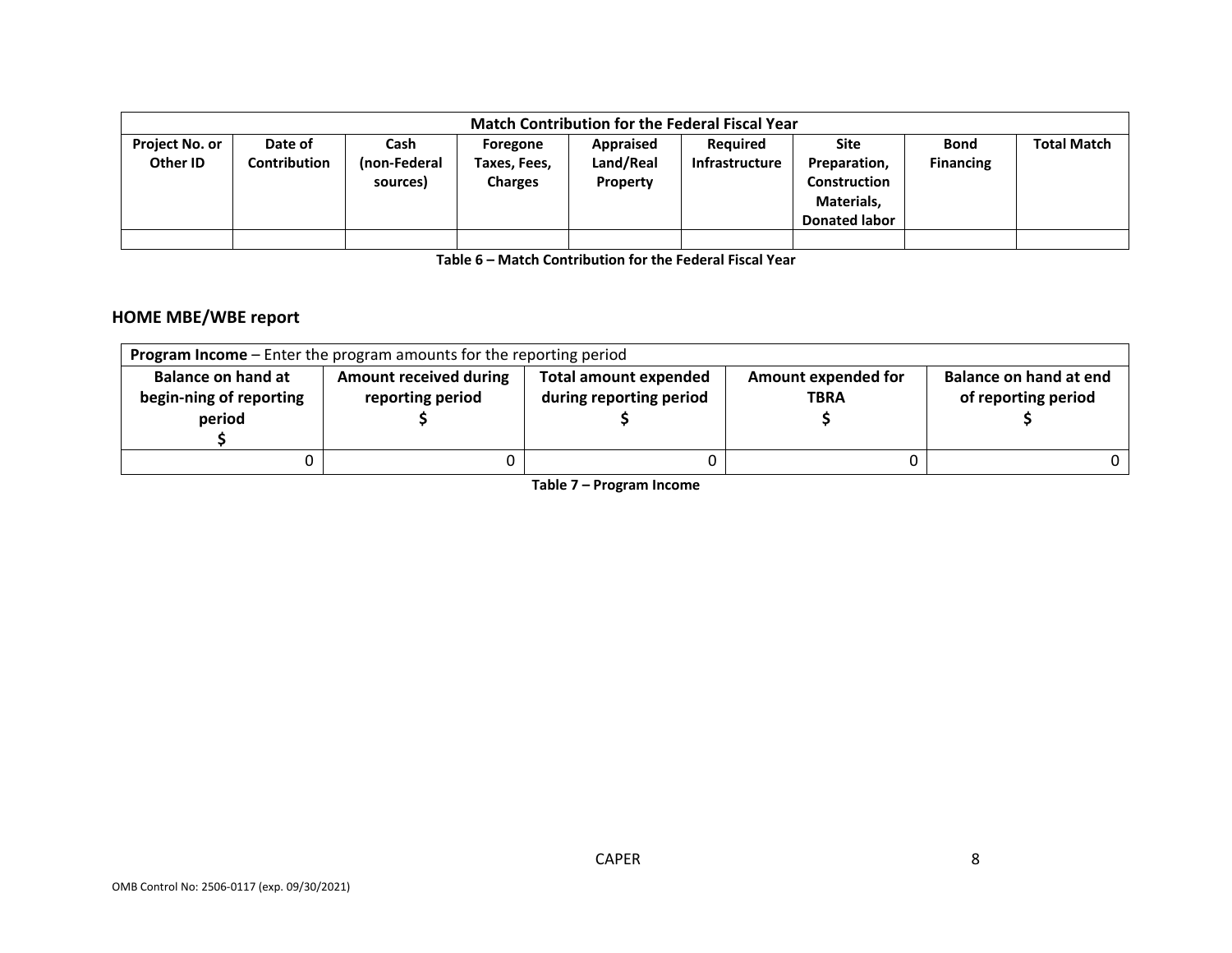|                      |              |                                                          |                                               | Minority Business Enterprises and Women Business Enterprises - Indicate the number and dollar<br>value of contracts for HOME projects completed during the reporting period |                 |                 |  |  |
|----------------------|--------------|----------------------------------------------------------|-----------------------------------------------|-----------------------------------------------------------------------------------------------------------------------------------------------------------------------------|-----------------|-----------------|--|--|
|                      | <b>Total</b> |                                                          |                                               | <b>Minority Business Enterprises</b><br><b>White Non-</b>                                                                                                                   |                 |                 |  |  |
|                      |              | Alaskan<br><b>Native or</b><br><b>American</b><br>Indian | Asian or<br><b>Pacific</b><br><b>Islander</b> | <b>Black Non-</b><br>Hispanic                                                                                                                                               | <b>Hispanic</b> | <b>Hispanic</b> |  |  |
| <b>Contracts</b>     |              |                                                          |                                               |                                                                                                                                                                             |                 |                 |  |  |
| Dollar               |              |                                                          |                                               |                                                                                                                                                                             |                 |                 |  |  |
| Amount               | 0            | 0                                                        | 0                                             | 0                                                                                                                                                                           | 0               | 0               |  |  |
| Number               | 0            | 0                                                        | 0                                             | 0                                                                                                                                                                           | 0               | 0               |  |  |
| <b>Sub-Contracts</b> |              |                                                          |                                               |                                                                                                                                                                             |                 |                 |  |  |
| Number               | 0            | $\mathbf 0$                                              | 0                                             | 0                                                                                                                                                                           | $\mathbf 0$     | 0               |  |  |
| Dollar               |              |                                                          |                                               |                                                                                                                                                                             |                 |                 |  |  |
| Amount               | 0            | 0                                                        | $\Omega$                                      | 0                                                                                                                                                                           | 0               | 0               |  |  |
|                      | <b>Total</b> | Women<br><b>Business</b><br><b>Enterprises</b>           | <b>Male</b>                                   |                                                                                                                                                                             |                 |                 |  |  |
| <b>Contracts</b>     |              |                                                          |                                               |                                                                                                                                                                             |                 |                 |  |  |
| Dollar               |              |                                                          |                                               |                                                                                                                                                                             |                 |                 |  |  |
| Amount               | 0            | 0                                                        | 0                                             |                                                                                                                                                                             |                 |                 |  |  |
| Number               | 0            | 0                                                        | $\Omega$                                      |                                                                                                                                                                             |                 |                 |  |  |
| <b>Sub-Contracts</b> |              |                                                          |                                               |                                                                                                                                                                             |                 |                 |  |  |
| Number               | 0            | 0                                                        | $\mathbf{0}$                                  |                                                                                                                                                                             |                 |                 |  |  |
| Dollar               |              |                                                          |                                               |                                                                                                                                                                             |                 |                 |  |  |
| Amount               | 0            | 0                                                        | 0                                             |                                                                                                                                                                             |                 |                 |  |  |

**Table 8 ‐ Minority Business and Women Business Enterprises** 

| Minority Owners of Rental Property - Indicate the number of HOME assisted rental property owners<br>and the total amount of HOME funds in these rental properties assisted |              |                                            |                                               |                                      |                 |                   |
|----------------------------------------------------------------------------------------------------------------------------------------------------------------------------|--------------|--------------------------------------------|-----------------------------------------------|--------------------------------------|-----------------|-------------------|
|                                                                                                                                                                            | <b>Total</b> |                                            |                                               | <b>Minority Property Owners</b>      |                 | <b>White Non-</b> |
|                                                                                                                                                                            |              | Alaskan<br>Native or<br>American<br>Indian | Asian or<br><b>Pacific</b><br><b>Islander</b> | <b>Black Non-</b><br><b>Hispanic</b> | <b>Hispanic</b> | <b>Hispanic</b>   |
| Number                                                                                                                                                                     | 0            | $\Omega$                                   | 0                                             | 0                                    | 0               |                   |
| Dollar                                                                                                                                                                     |              |                                            |                                               |                                      |                 |                   |
| Amount                                                                                                                                                                     | 0            | 0                                          | 0                                             | 0                                    | 0               |                   |

**Table 9 – Minority Owners of Rental Property**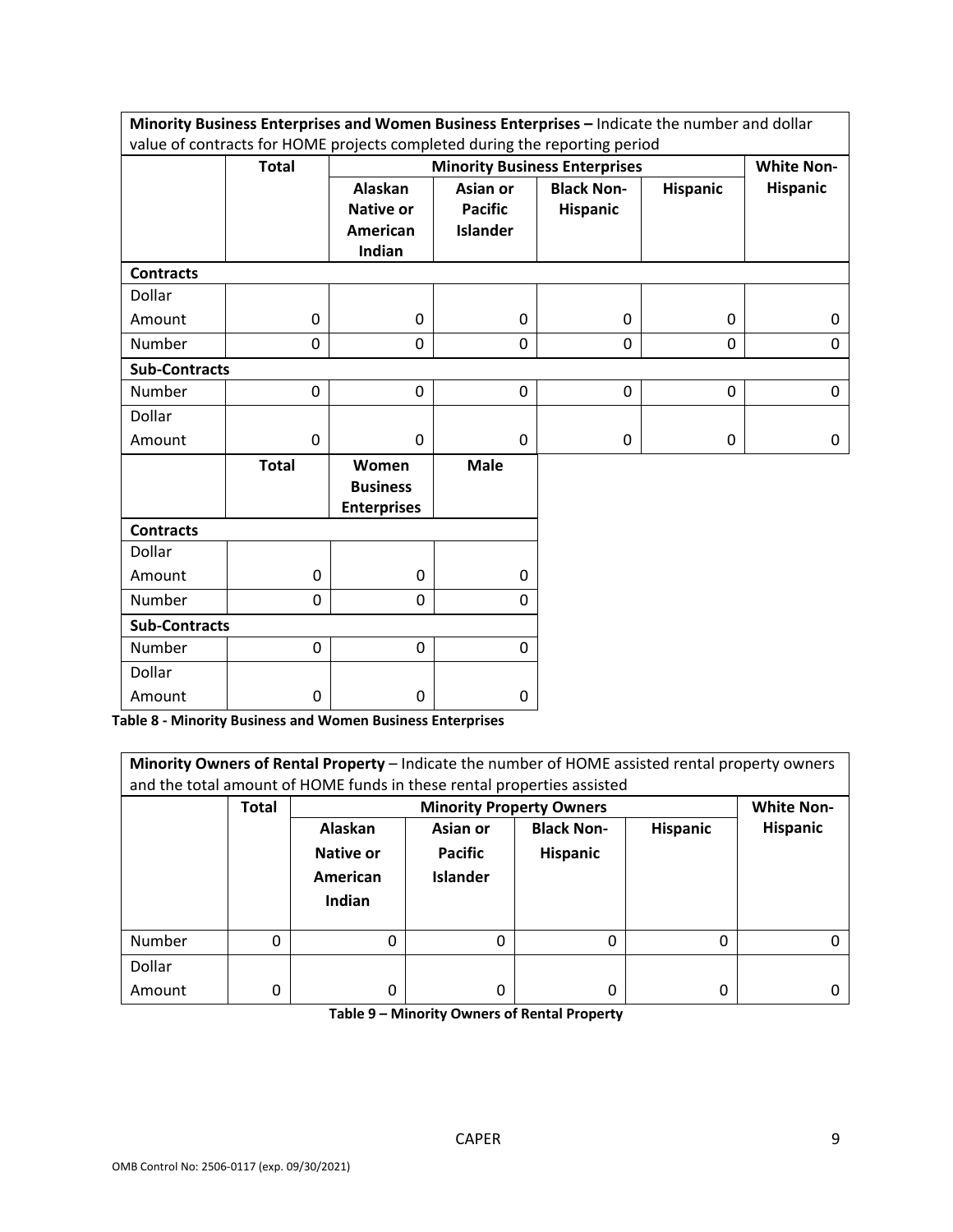**Relocation and Real Property Acquisition –** Indicate the number of persons displaced, the cost of relocation payments, the number of parcels acquired, and the cost of acquisition

| Parcels Acquired               |  |
|--------------------------------|--|
| <b>Businesses Displaced</b>    |  |
| <b>Nonprofit Organizations</b> |  |
| <b>Displaced</b>               |  |
| <b>Households Temporarily</b>  |  |
| Relocated, not Displaced       |  |

| <b>Households</b> | Total | <b>Minority Property Enterprises</b>              | <b>White Non-</b>                             |                                      |                 |                 |
|-------------------|-------|---------------------------------------------------|-----------------------------------------------|--------------------------------------|-----------------|-----------------|
| <b>Displaced</b>  |       | Alaskan<br><b>Native or</b><br>American<br>Indian | Asian or<br><b>Pacific</b><br><b>Islander</b> | <b>Black Non-</b><br><b>Hispanic</b> | <b>Hispanic</b> | <b>Hispanic</b> |
| Number            |       |                                                   | 0                                             |                                      | 0               |                 |
| Cost              |       |                                                   | 0                                             |                                      | 0               |                 |

**Table 10 – Relocation and Real Property Acquisition**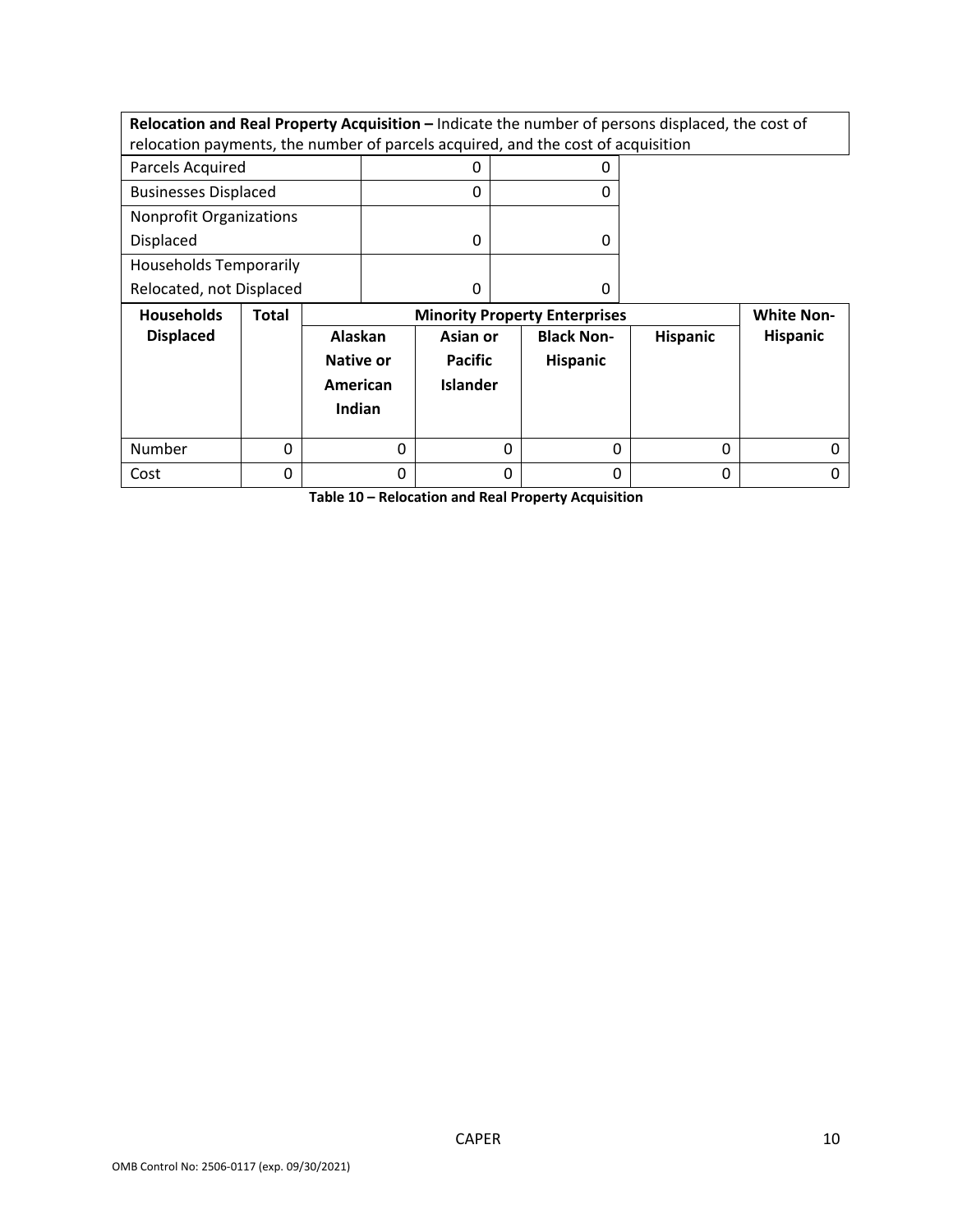## **CR‐20 ‐ Affordable Housing 91.520(b)**

**Evaluation of the jurisdiction's progress in providing affordable housing, including the number and types of families served, the number of extremely low‐income, low‐income, moderate‐income, and middle‐income persons served.** 

|                                          | <b>One-Year Goal</b> | Actual |
|------------------------------------------|----------------------|--------|
| Number of Homeless households to be      |                      |        |
| provided affordable housing units        | 15                   |        |
| Number of Non-Homeless households to be  |                      |        |
| provided affordable housing units        | 15                   |        |
| Number of Special-Needs households to be |                      |        |
| provided affordable housing units        |                      |        |
| <b>Total</b>                             | 31                   |        |

**Table 11 – Number of Households** 

|                                        | <b>One-Year Goal</b> | Actual |
|----------------------------------------|----------------------|--------|
| Number of households supported through |                      |        |
| <b>Rental Assistance</b>               | 50                   |        |
| Number of households supported through |                      |        |
| The Production of New Units            |                      |        |
| Number of households supported through |                      |        |
| <b>Rehab of Existing Units</b>         | 15                   |        |
| Number of households supported through |                      |        |
| <b>Acquisition of Existing Units</b>   | 0                    |        |
| <b>Total</b>                           | 66                   |        |

**Table 12 – Number of Households Supported** 

#### **Discuss the difference between goals and outcomes and problems encountered in meeting these goals.**

The City of St Joseph continues to explore options to provide affordable housing for the low to moderate income population. We will continue to work with social service agencies to find solutions for their increasing client needs. The City of St Joseph continues to struggle with a shortage of general contractors for our rehabilitation and emergency assistance programs. We now have two approved general contractors and only one of those is a licensed lead abatement contractor. We continue to explore ideas that might increase our number contractors.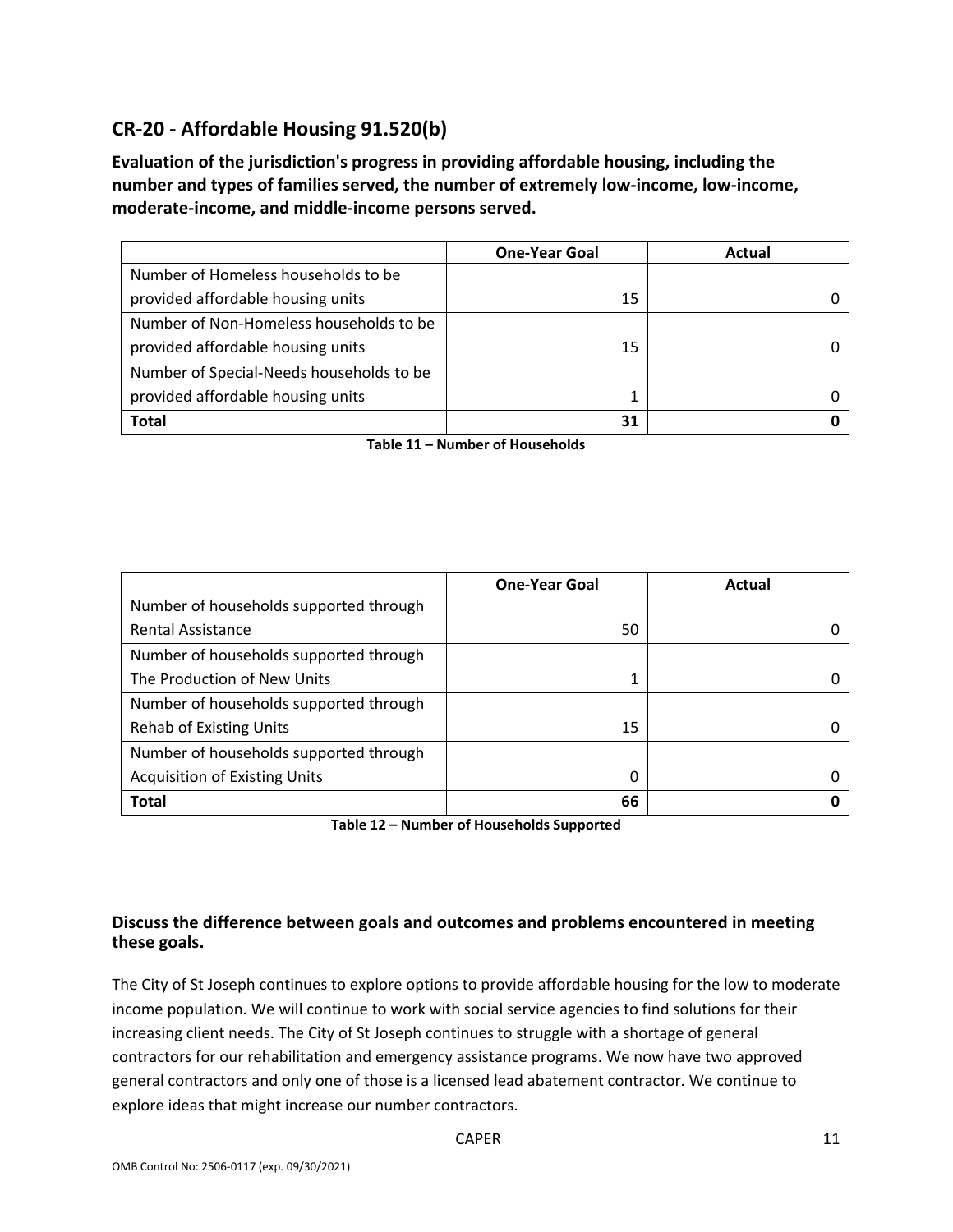#### **Discuss how these outcomes will impact future annual action plans.**

The City's rehabilitation program still struggles due to the shortage of approved general contractors. We now have two approved general contractors, this has helped slightly to increase the number low-andmoderate income households that we can assist.

#### **Include the number of extremely low‐income, low‐income, and moderate‐income persons served by each activity where information on income by family size is required to determine the eligibility of the activity.**

| Number of Households Served | <b>CDBG Actual</b> | <b>HOME Actual</b> |  |
|-----------------------------|--------------------|--------------------|--|
| <b>Extremely Low-income</b> |                    |                    |  |
| Low-income                  |                    |                    |  |
| Moderate-income             |                    |                    |  |
| Total                       |                    |                    |  |

**Table 13 – Number of Households Served** 

#### **Narrative Information**

The City of St Joseph feels the CDBG funds are expended for activities undertaken during the FY 2020/2021 reporting period to address the priorities identified in the St Joseph Community Partnership Strategy and Consolidated Plan. The majority of the activities and projects for which funds have been commited are either to low to moderate income residential areas to provide direct benefits and services to the low‐moderate income population.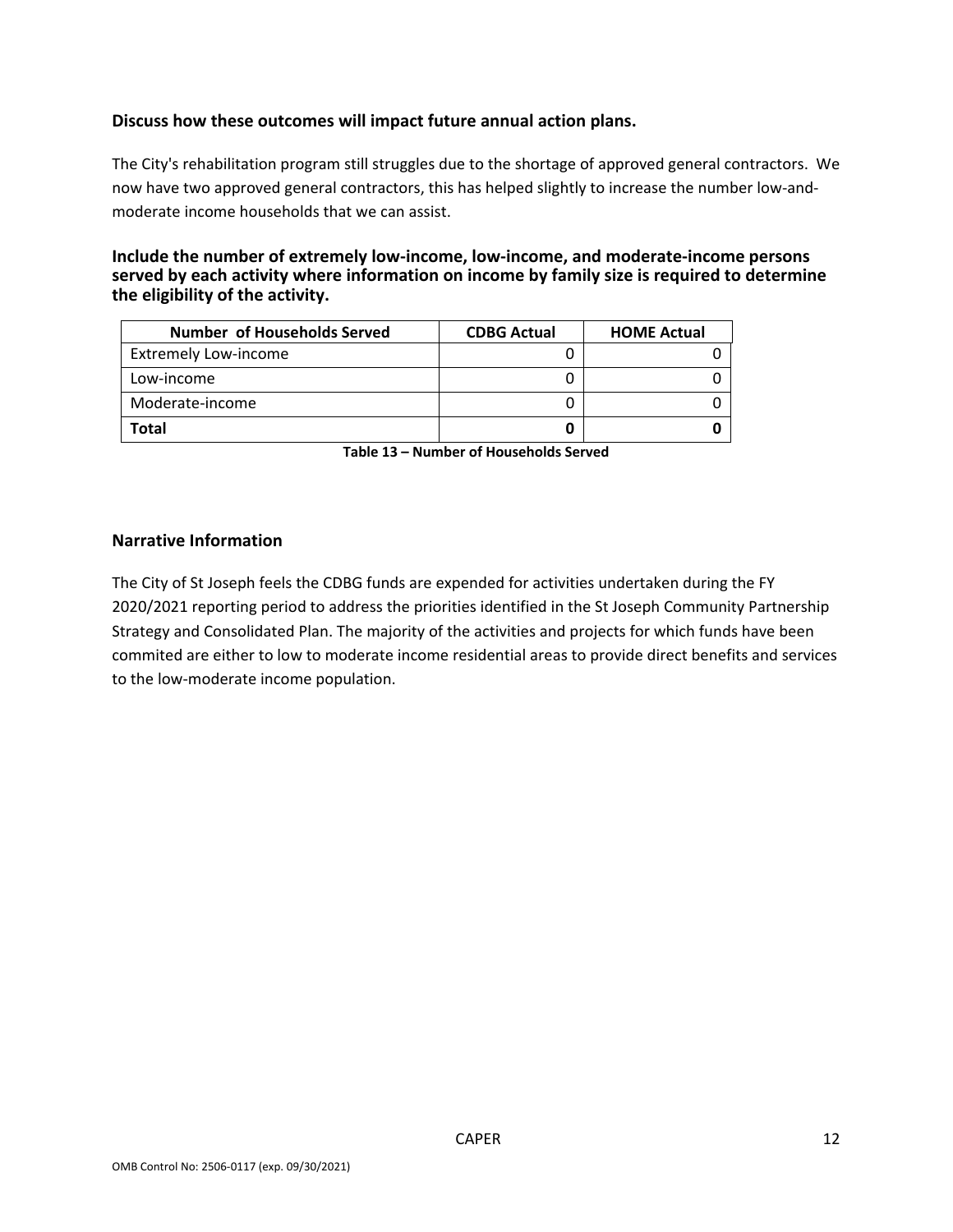## **CR‐25 ‐ Homeless and Other Special Needs 91.220(d, e); 91.320(d, e); 91.520(c)**

**Evaluate the jurisdiction's progress in meeting its specific objectives for reducing and ending homelessness through:** 

## **Reaching out to homeless persons (especially unsheltered persons) and assessing their individual needs**

The St Joseph Continuum of Care (CoC) holds regularly monthly meetings to discuss issues affecting the homeless population. The social service agencies that serve the homeless population are active members of the CoC. During the regular monthly meetings the various agencies discuss outreach, development of housing opportunities and keeping the committee updated on problems relating to those whoare homeless and/or unsheltered. The meetings are structured so that agencies may present an overview of their services and eligibility guidelines to help the CoC avoid duplication of services. This helps those involved with case management where specific services are provided. Case managers may also present their clients emergency to the group, this makes it possible for the agencies to collaborate. The CoC established an Executive Board to help with strategic planning and administrative issues among the CoC. The Executive Board meets quarterly.

#### **Addressing the emergency shelter and transitional housing needs of homeless persons**

The City of St Joseph has three providers of emergency shelter beds: Salvation Army, YWCA of St Joseph, Community Missions Corporation and The Crossing. Pivotal Point Transitional Housing provides transitional housing for homeless families/individuals. The CoC uses a coordinated entry system to seek available resources that are available in St Joseph in order to secure suitable housing solutions.

**Helping low‐income individuals and families avoid becoming homeless, especially extremely low‐income individuals and families and those who are: likely to become homeless after being discharged from publicly funded institutions and systems of care (such as health care facilities, mental health facilities, foster care and other youth facilities, and corrections programs and institutions); and, receiving assistance from public or private agencies that address housing, health, social services, employment, education, or youth needs** 

There are five permanent supportive housing programs through the CoC: Community Missions Corporation's Juda House, St Joseph's Haven, Catholic Charities Home Plus Program and St Joseph Housing Programs, and Shelter Plus Care, a combined effort of Family Guidance, Catholic Charities and housing. These are people who have had long term chronic homelessness issues, physical and mental, chronic substance issues, domestic violence and barriers to housing. The local CoC has adopted the State wide discharge policy to assist those who are homeless or at imminent risk of being homeless as defined by HUD's definition of "Homeless". As defined in the guiding principles, efforts to secure permanent housing will be made prior to being discharged from federal, state or public facilities; such as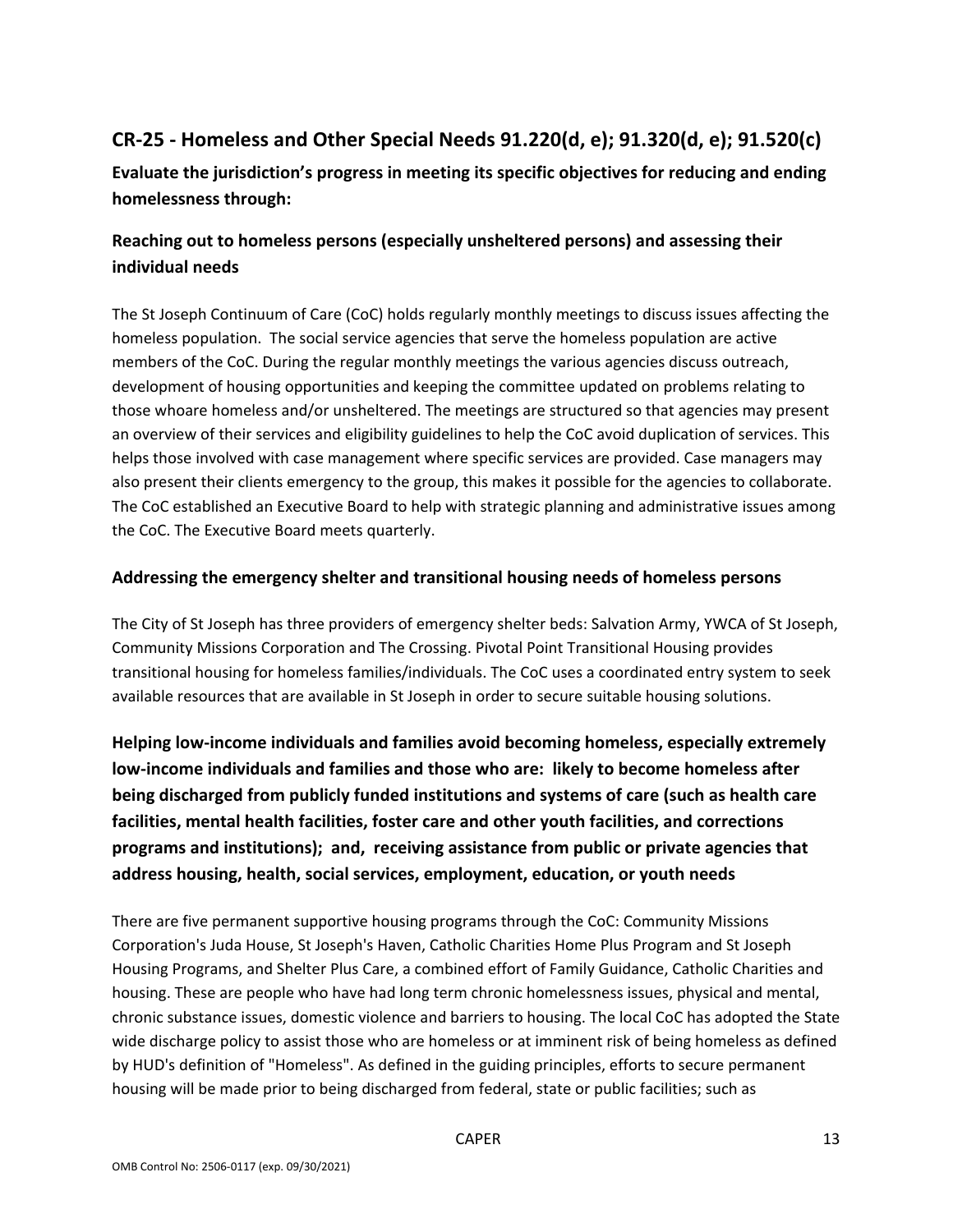mental health facility, substance use treatment facility, jail/prison, skilled nursing facility, assisted living, hospital or being released from state custody.

**Helping homeless persons (especially chronically homeless individuals and families, families with children, veterans and their families, and unaccompanied youth) make the transition to permanent housing and independent living, including shortening the period of time that individuals and families experience homelessness, facilitating access for homeless individuals and families to affordable housing units, and preventing individuals and families who were recently homeless from becoming homeless again** 

The City of St Joseph is not a direct recipient of the Emergency Solutions Grant (ESG). There are social service agencies within the CoC who recieved an allocation of ESG funding that is administered by the Missouri Housing Development Commissions (MHDC). Those agencies receiving funding were Hillcrest Transition Housing of Buchanan County, Interfaith Community Services, Salvation Army, YWCA of St Joseph and Institute for Community Alliances (ICA). The Salvation Army and YWCA uses its allocation of funding for emergency shelter operations. Hillcrest Transitional Housing uses its portion of funding for emergency shelter, rapid re-housing and administrative costs. ICA uses its portion of funding for maintaining the Homeless Management Information System (HMIS) for the St Joseph CoC. HOME ARP funding will be available late 2021 to early 2022 that will be used to address the lack of shelter available to homeless individuals.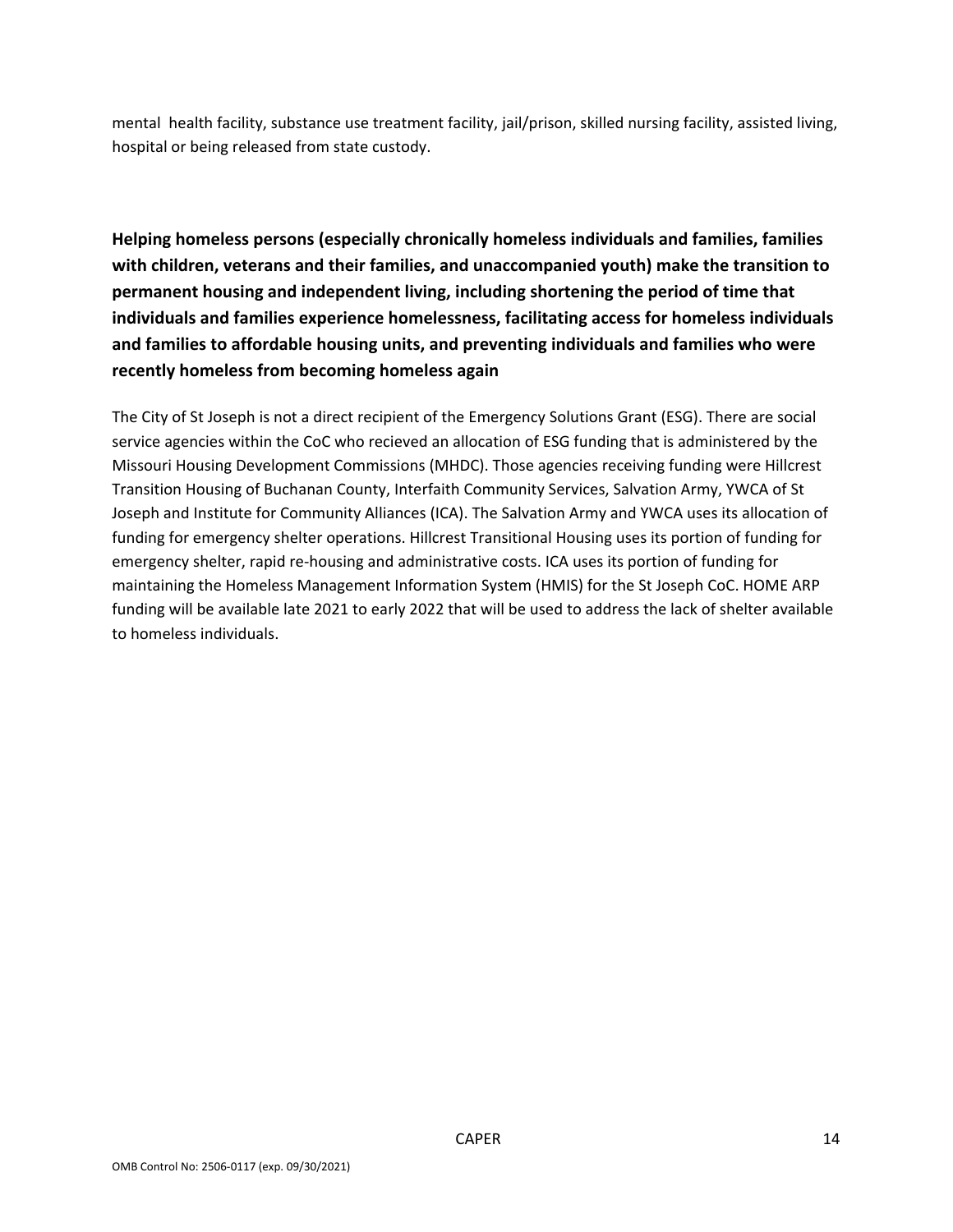## **CR‐30 ‐ Public Housing 91.220(h); 91.320(j)**

#### **Actions taken to address the needs of public housing**

City staff and the St Joseph Continuum of Care work with the Housing Authority to improve communications and to become more knowledgable and understancing of the Housing Authority policies. During the previous program year the City partnered with the Local Housing Authority to purchase new storm doors and entry doors the apartment units at the Pleasant Heights complex. This made the units more energy efficient and increase the safety of the units. We are still consulting the Local Housing Authority to determine other ways that we use the City's federal funds to improve their facility.

## **Actions taken to encourage public housing residents to become more involved in management and participate in homeownership**

The City of St Joseph encourages the Housing Authority to involve the community in public housing and make it more accessible to the community. The Housing Authority has scattered site housing, they make these houses available for purchase at a reduced rate to the long term occupant.

#### **Actions taken to provide assistance to troubled PHAs**

The Housing Authority is not considered troubled, they have made great efforts over the years to make the Pleasant Heights complex a safe place for its residents. They continue to maintain a list of individuals who are not welcome because of their past actions. The Housing Authority works with the St Joseph Police Department and presses charges when undesirables and trouble makers are arrested.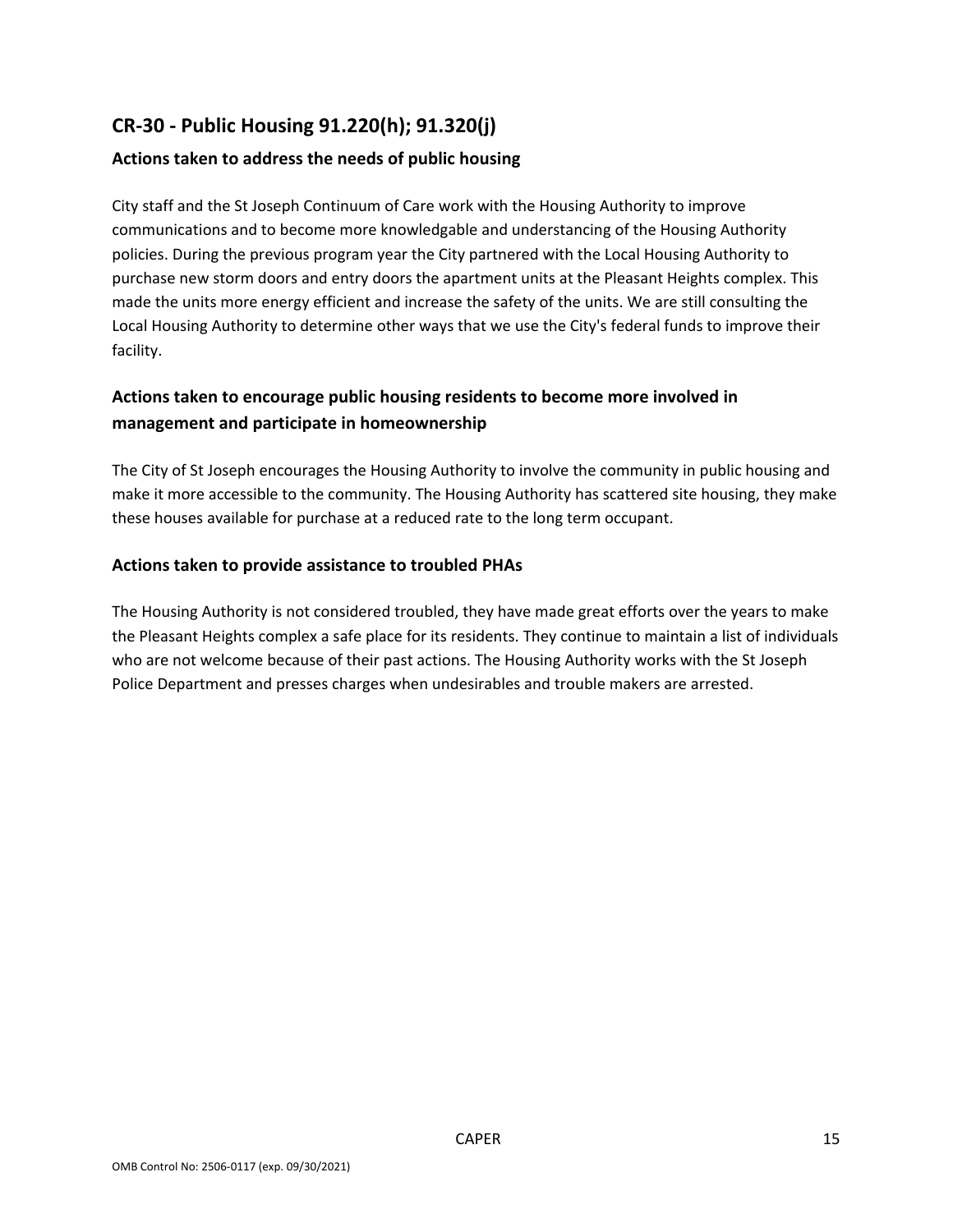## **CR‐35 ‐ Other Actions 91.220(j)‐(k); 91.320(i)‐(j)**

**Actions taken to remove or ameliorate the negative effects of public policies that serve as barriers to affordable housing such as land use controls, tax policies affecting land, zoning ordinances, building codes, fees and charges, growth limitations, and policies affecting the return on residential investment. 91.220 (j); 91.320 (i)** 

The City of St Joseph continues to work in all areas of the City with individuals for reinvestment activities such as housing rehabilitation and neighborhood revitalization, working with property owners to encourage then to rehabilitate or demolish vacant or abandoned houses. We will promote construction of replacement housing and infill housing efforts and continue to offer incentives for housing developers/sponsors, businesses, bankers and other investors that assist in the revitalization effort.

The City of St Joseph continies to run its lead abatement program, which is discussed in another section

#### **Actions taken to address obstacles to meeting underserved needs. 91.220(k); 91.320(j)**

The majority of social service entities in St Joseph are members of the United Way's Unmet Needs Committee. During monthly meetings, various agencies bring to the committees attention to any need their client may have that the agency is not able to meet or resolve. Through networking, members of the Unmet Needs Committee make recommendations and sometimes offer assistance to address the clients need.

#### **Actions taken to reduce lead‐based paint hazards. 91.220(k); 91.320(j)**

The City of St Joseph's Construction Project Manager is licensed by the State of Missouri as Lead Risk Assessors, Abatement Supervisors and Project Designers in order to conduct the City's lead program. He is responsible for conducting all testing and project design for lead remediation projects.

#### **Actions taken to reduce the number of poverty‐level families. 91.220(k); 91.320(j)**

The City of St Joseph encourages social service agencies to maintain services at optimal levels, as funds remain available. It continues to make CDBG assistance available to enable providers to address the needs poverty‐level families.

#### **Actions taken to develop institutional structure. 91.220(k); 91.320(j)**

The City coordinates with local agencies to locate sources available to the low/moderate income residents of St Joseph

## **Actions taken to enhance coordination between public and private housing and social service agencies. 91.220(k); 91.320(j)**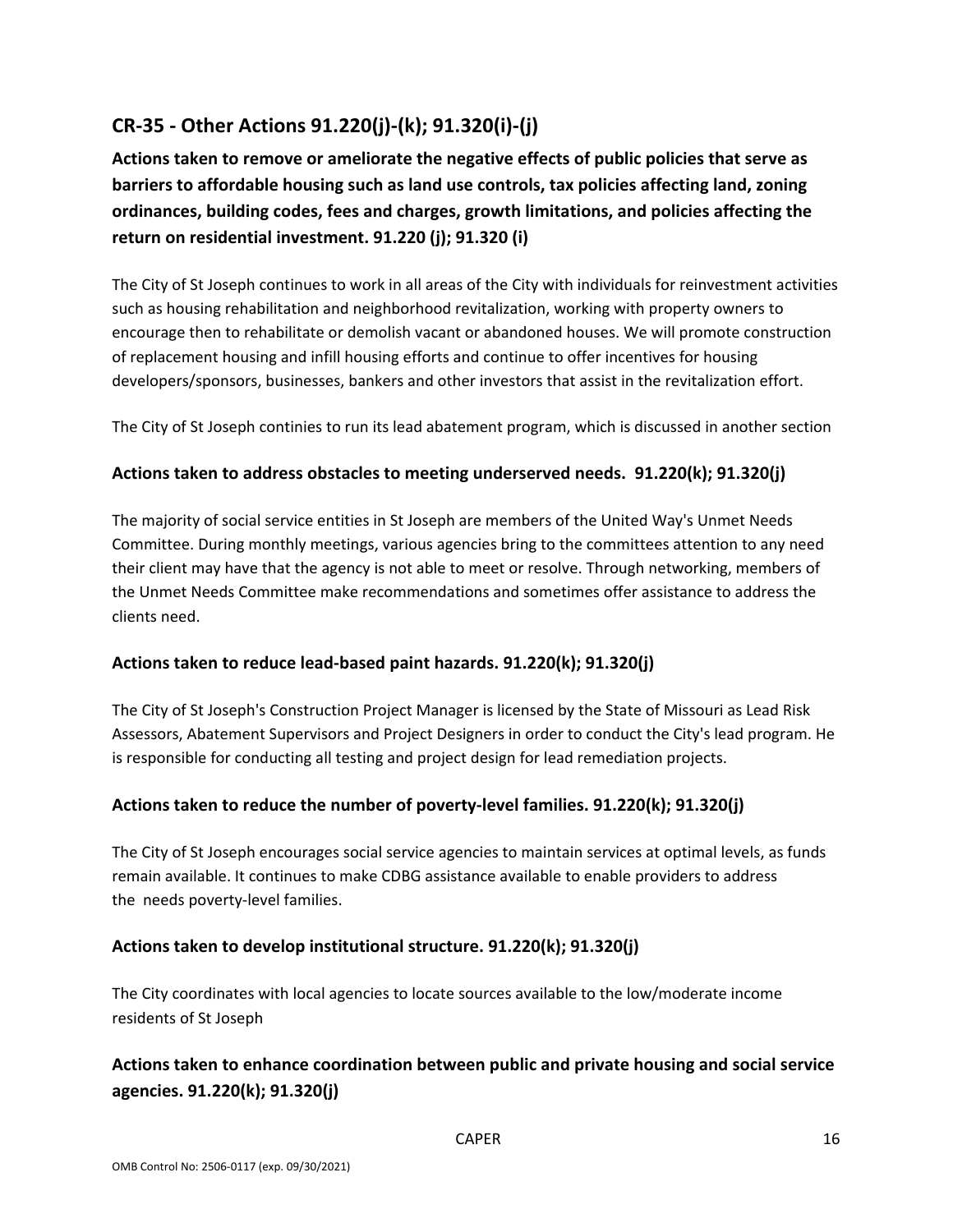Display brochures are displayed and informational materials are available in the Department of Planning and Community Development, Community Action Partnership, Habitat for Humanity,local social service agencies, housing providers and other locations throughout the City.

## **Identify actions taken to overcome the effects of any impediments identified in the jurisdictions analysis of impediments to fair housing choice. 91.520(a)**

Actions have been taken to increase public awareness and promote housing opportunities for low to moderate income individuals and families, racial and ethnic monority groups, and persons with disabilities through implementation of outreach, education, or information programs. Display brochures are displayed and informational materials are available in the Department of Planning and Community Development, Community Action Partnership, social service agencies, housing providers and other locations within the City. Billboards and bus cards are used to publicize fair housing during National Fair Housing month.

The City distributes fair housing educational materials to Community Action Partnership, Catholic Charities and Interfaith Community Services. These agencies are asked to include basic information on fair housing laws in its Budget Counseling Program curriculum and to assist with the enforcement of the laws.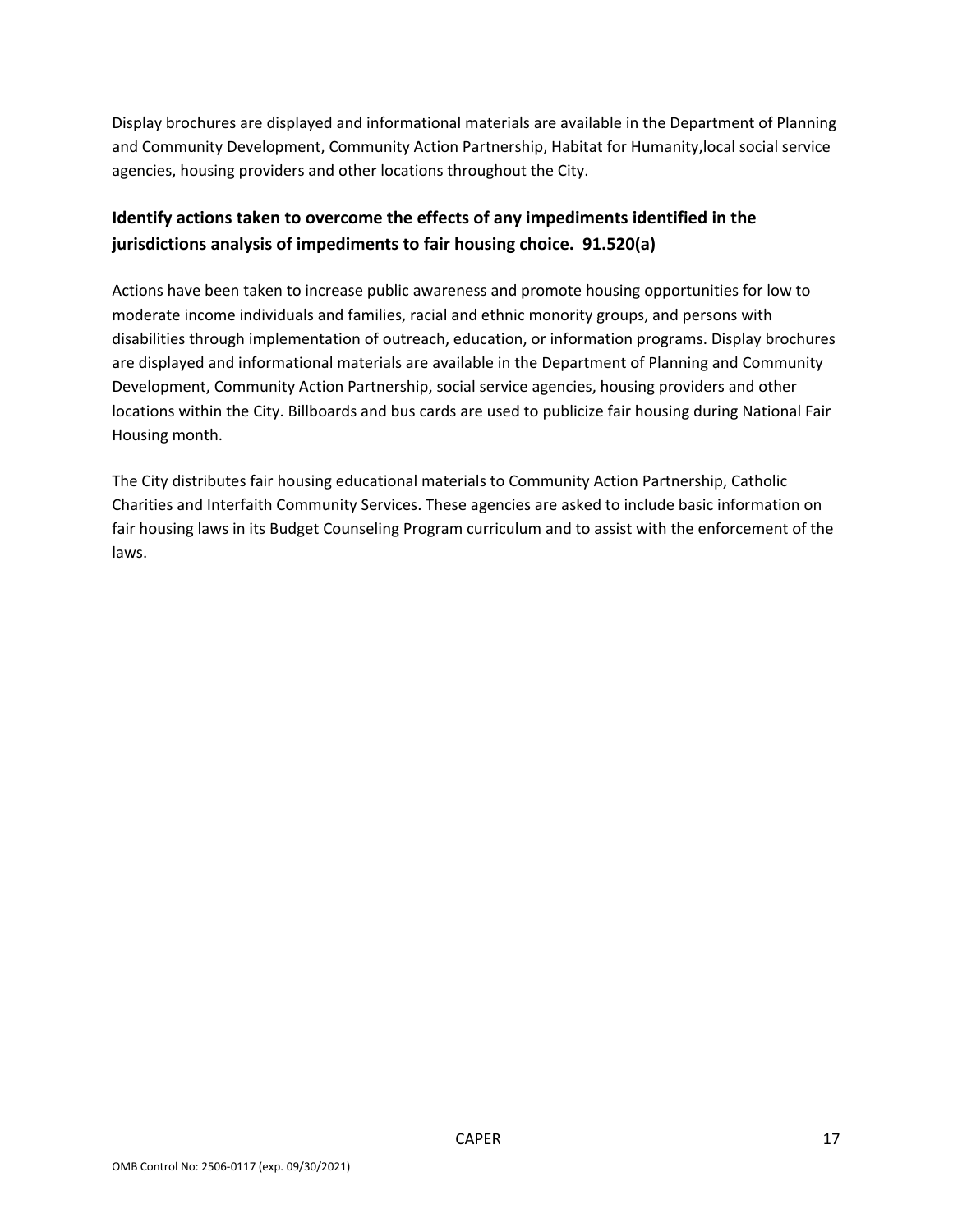### **CR‐40 ‐ Monitoring 91.220 and 91.230**

**Describe the standards and procedures used to monitor activities carried out in furtherance of the plan and used to ensure long‐term compliance with requirements of the programs involved, including minority business outreach and the comprehensive planning requirements** 

The Community Development Department is responsible for implementing and monitoring policies. Notice of the City's committment is published in the St Joseph News‐Press and other local newspapers. The City continues to maintain a method for identifying and keeping an inventory of certified disadvantaged business enterprises (DBE's). The City has developled procurement procedures that facilitates opportunities for DBE's to participate as vendors and suppliers of goods and services. The City continues to reach out to minorities through advertisements in Dos Mundos, the only known minority publication in the area.

The City maintains centralized records with statistical data on the use and participation of DBE's as the contractors/subcontractors in its HUD assisted contracting and subcontracting activities.

The City conducts inspections of HOME funded projects to ensure that they remain affordable. As part of the inpsection, the housing compliance inpsector reviews the rent rolls, ensuring HOME units remain affordable. The inspector looks at each unit to make sure it meets the Housing Quality Standards. To complete the inspection, a copy of the income guidelines and HOME rents are given to the property manager to ensure that they have this information. If HUD published updated income guidelines and HOME rents during they year, they are sent to the property manager to ensure that the units remain in compliance.

The Community Development Department monitors its subrecipients to ensure compliance with regulations. A yearly visit to observe the activities that they are carrying out is being provided to the low/moderate income population and that it follows the scope of work submitted in the application for funding. Monthly invoices with back up documents to verify the population of people they are serving and that the expense is an eligible expense. Our sub-recipients have received federal funds for many years, they are very familiar with the programs.

#### **Citizen Participation Plan 91.105(d); 91.115(d)**

**Describe the efforts to provide citizens with reasonable notice and an opportunity to comment on performance reports**.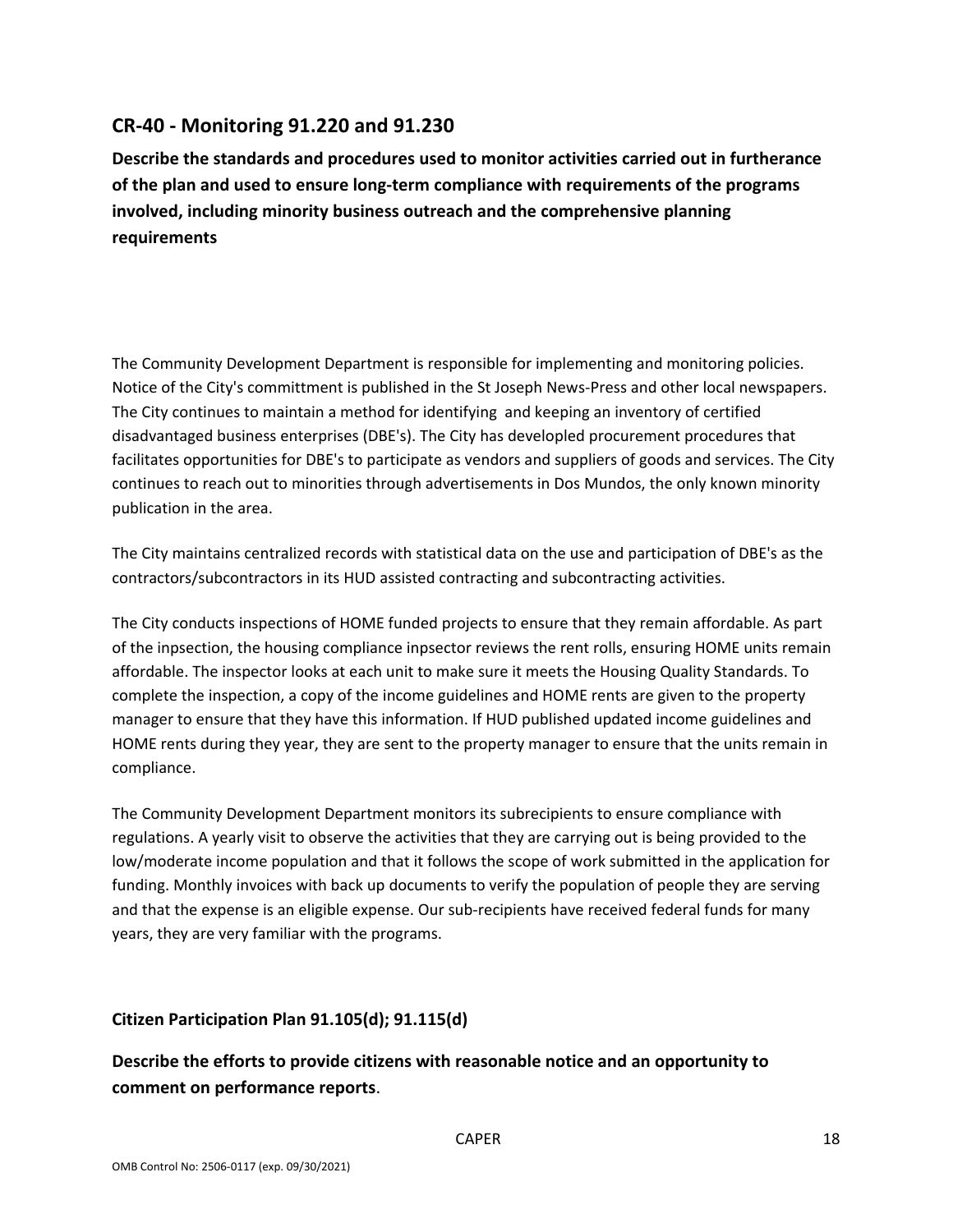A notice will be published, inviting residents of St Joseph to review and examine the 2020 Consolidated Annual Performance and Evaluation Report. Copies of this report will be available in local libraries. Copies of this report will be available for review in City offices and is also available on the City of St Joseph's website. The City of St Joseph encourages individuals to submit written comments to the Planning and Community Development Department and provided citizens an opportunity to speak to the City Council during a public hearing, this takes place at a regularly scheduled City Council meeting

The invitation states that any written or spoken comments from the public will be summarized and added to this narrative prior to its submission to the Department of Housing and Urban Development.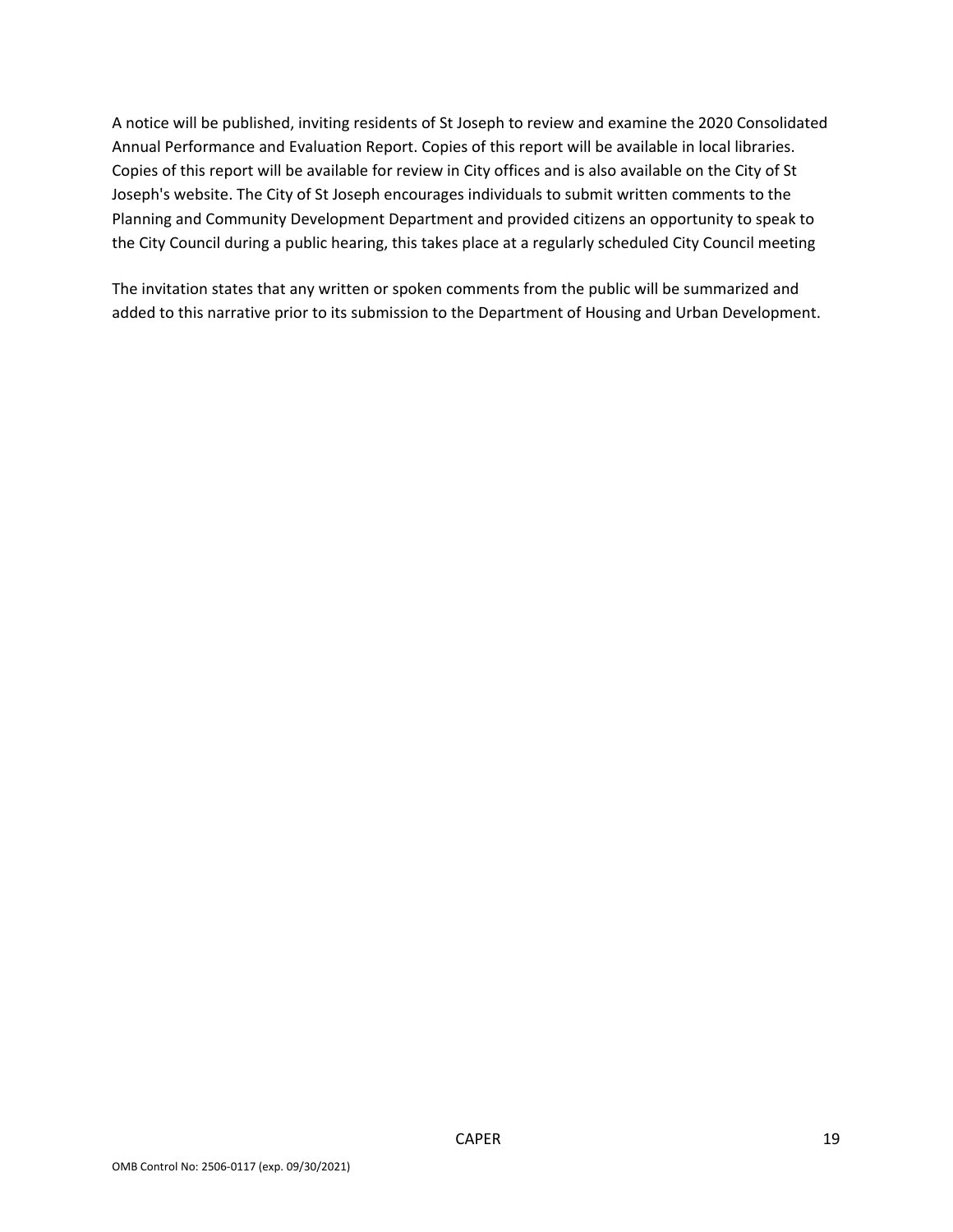## **CR‐45 ‐ CDBG 91.520(c)**

## **Specify the nature of, and reasons for, any changes in the jurisdiction's program objectives and indications of how the jurisdiction would change its programs as a result of its experiences.**

The City of St Joseph will continue to develop ideas for improvement of public housing and public facilities. The Community Development staff is working closely with the City's parks department to identify facilities that are in need of improvements. The City also worked with the local Housing Authority to make improvements to their Pleasant Heights facility, we will continue the partnership to help them address the needs of the complex.

## **Does this Jurisdiction have any open Brownfields Economic Development Initiative (BEDI) grants?**

No

**[BEDI grantees] Describe accomplishments and program outcomes during the last year.**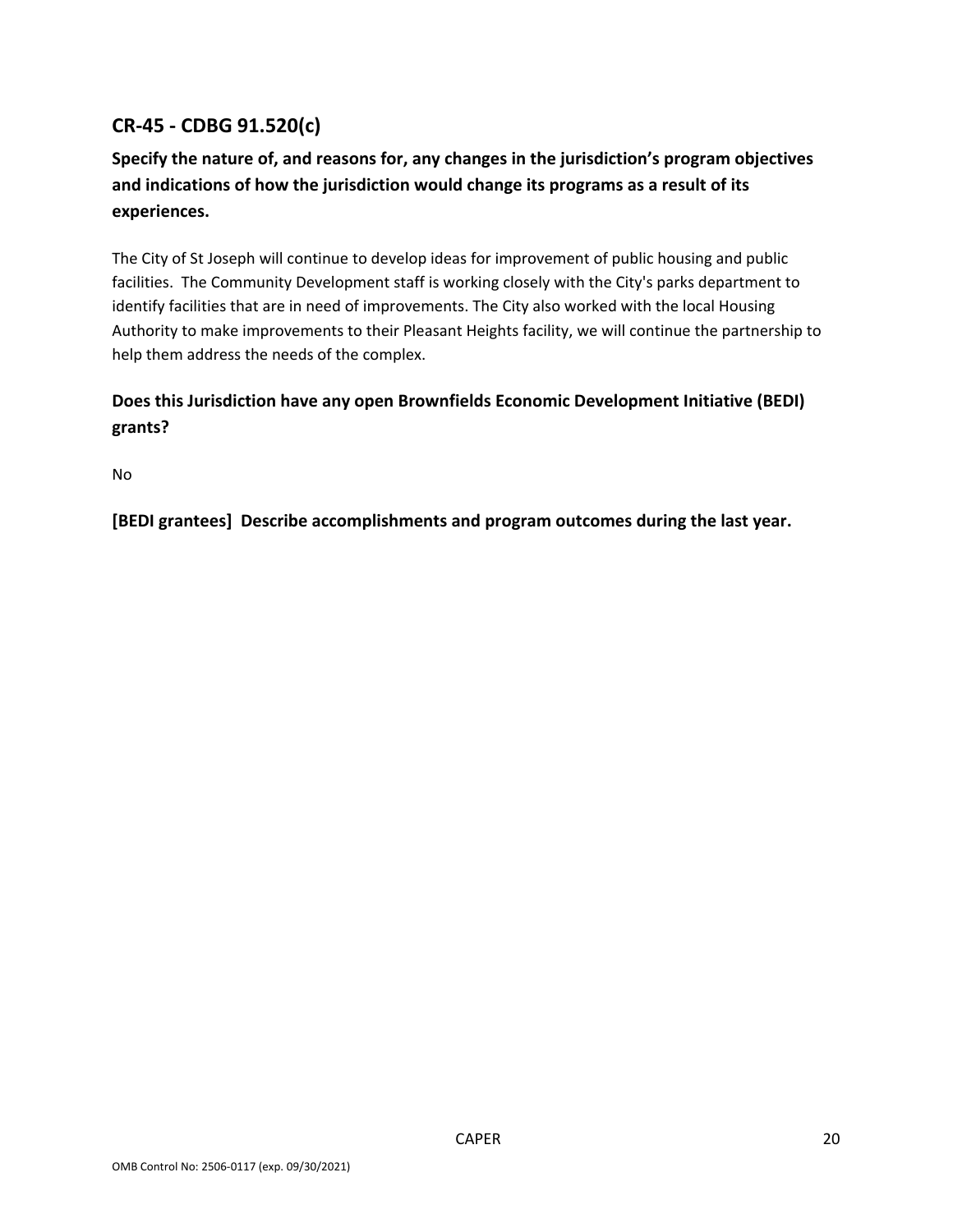## **CR‐50 ‐ HOME 91.520(d)**

## **Include the results of on‐site inspections of affordable rental housing assisted under the program to determine compliance with housing codes and other applicable regulations**

Please list those projects that should have been inspected on‐site this program year based upon the schedule in §92.504(d). Indicate which of these were inspected and a summary of issues that were detected during the inspection. For those that were not inspected, please indicate the reason and how you will remedy the situation.

Please list those projects that should have been inspected on‐site this program year based upon the schedule in §92.504(d). Indicate which of these were inspected and a summary of issues that were detected during the inspection. For those that were not inspected, please indicate the reason and how you will remedy the situation.

On‐site inspections were conducted at Wellington Pointe, a 48 unit senior housing complex. The complex was found to be very beautiful and well maintained. Windwood Estates, 48 unit senior housing complex, it was found to be be well maintained with no problems. Also inspected was Whittington Estates, San Regis Apartments, King Hill Apartments, and Patee Villas; all were found to be well maintained and in good shape.

HOME regulations specify a one to three year inspections schedule depending on the number of units. City staff reponsible for the HOME program has chose to conduct annual inspections on all HOME assisted rental units in order to monitor the condition of the units closely. The Housing Compliance Inspector conducts yearly inspections of HOME assisted units. The inspector reviews the rent rolls, inspects units to ensure they meet HQS (Housing Quality Standards). When the inspector has completed all inspections, a copy of the most recent HUD income guidelines and HOME rents is given to the property manager so that they have the most recent information available.

## **Provide an assessment of the jurisdiction's affirmative marketing actions for HOME units. 92.351(b)**

Interfaith Community Services and Community Action Partnership are the City's best source for reaching persons in the housing market not likely to apply for housing without special outreach. These social service agencies work closely with the area homeless shelters and other public service organizations in finding housing for persons who may lack the ability, as a result of either mental, physical, and/or financial barriers, to find housing on their own. These organizations are partially funded by City grants and often work with City staff while seeking solutions to their clients' needs. Landlords advertising sources continue to include newspaper ads, yard signs, bulliten boards, word of mouth and the local housing authority.

#### **Refer to IDIS reports to describe the amount and use of program income for projects,**